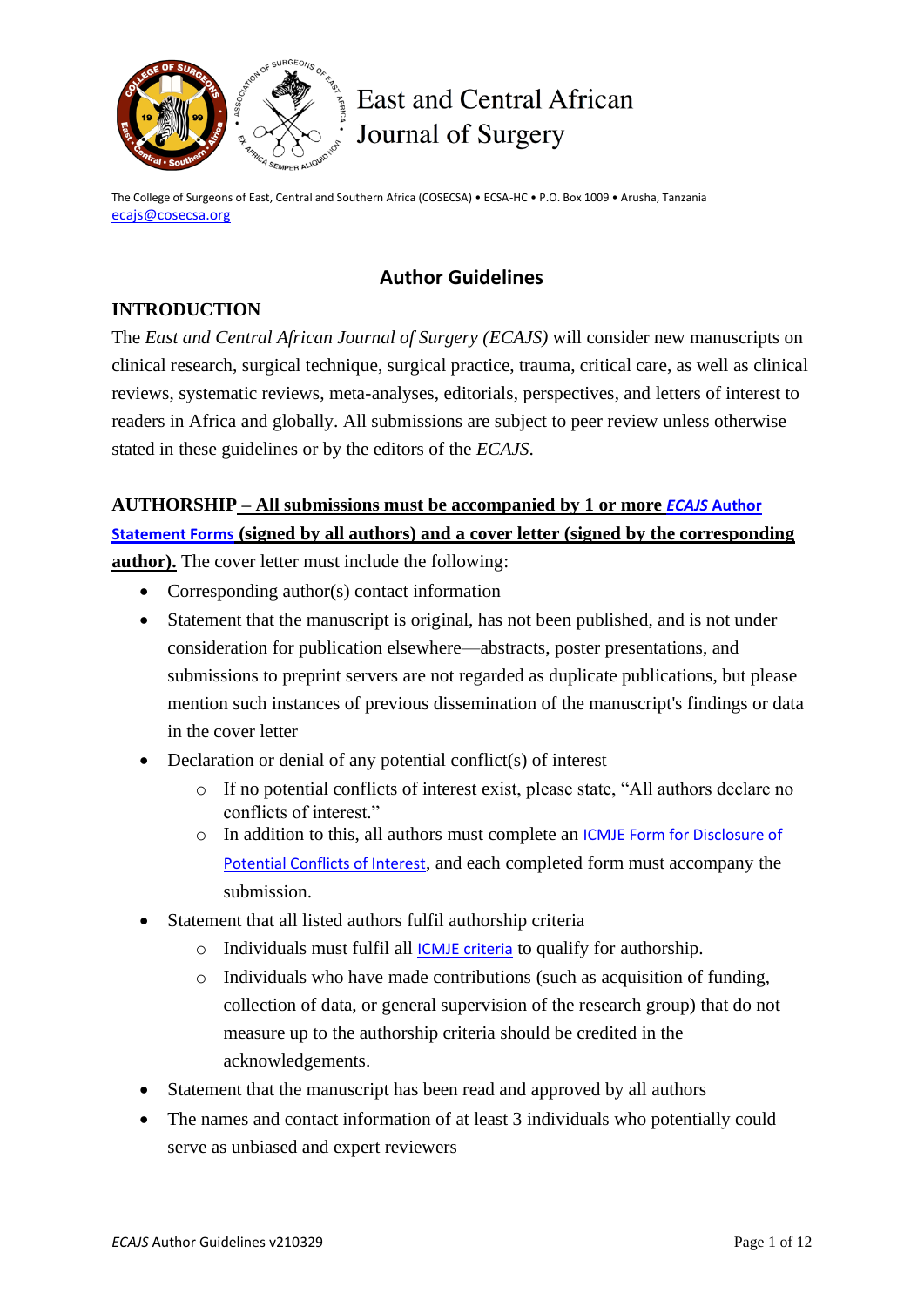

# **East and Central African** Journal of Surgery

The College of Surgeons of East, Central and Southern Africa (COSECSA) • ECSA-HC • P.O. Box 1009 • Arusha, Tanzania [ecajs@cosecsa.org](mailto:ecajs@cosecsa.org)

> o The journal does not guarantee that any author-suggested reviewers will be selected and invited to review manuscripts for which they have been recommended.

**OPEN ACCESS AND COPYRIGHT –** All articles published by the *ECAJS* are made freely and permanently accessible online immediately upon publication, without article processing charges, subscription charges or registration barriers. Authors of articles published in the *ECAJS* are the copyright holders of their articles and give permission to any third party, in advance and in perpetuity, the right to use, reproduce, or disseminate their articles, according to the [Creative Commons Attribution 4.0 International \(CC BY 4.0\) License](https://creativecommons.org/licenses/by/4.0/).

**ARTICLE SHARING AND REPOSITORIES –** Authors of manuscripts submitted to the *ECAJS* are permitted to share or post prepublication versions of their manuscripts, related data, conference abstract or poster material, and other related formats using institutional repositories, preprint servers, personal or institutional websites, and other outlets of their choice. Such sharing can proceed before and during the submission, peer review, and publication processes and can involve any prepublication manuscript version. Upon manuscript acceptance and publication, authors are encouraged to update their previously posted work with the most recent versions up to and including the final version of record available from the *ECAJS* website; we also encourage authors to link from any preprints to the formal version of record using its digital object identifier.

**SCIENTIFIC MISCONDUCT –** All authors and coauthors are responsible for ensuring the originality of their submitted manuscripts and must ensure that their submitted manuscripts (or substantial proportions of their submitted manuscripts) have not been previously published and are not under consideration by any other journal, publisher, or publication entity. Authors should declare the existence of any potentially overlapping publications (e.g., preprints) in their cover letters. The *ECAJS,* guided by the recommendations published by the [International Committee of Medical Journal Editors \(ICMJE\)](http://www.icmje.org/) regarding [scientific misconduct](http://www.icmje.org/recommendations/browse/publishing-and-editorial-issues/scientific-misconduct-expressions-of-concern-and-retraction.html) and [overlapping publications](http://www.icmje.org/recommendations/browse/publishing-and-editorial-issues/overlapping-publications.html), handles cases of apparent misconduct on a case-by-case basis. We run every new submission through [Turnitin](https://www.turnitin.com/) plagiarism detection software. If we perceive the possibility of plagiarism, duplicate submission, data falsification, or any other forms of research or publication misconduct in a submitted manuscript or published article, we will inform the corresponding author(s) of our concerns with a request for an explanation.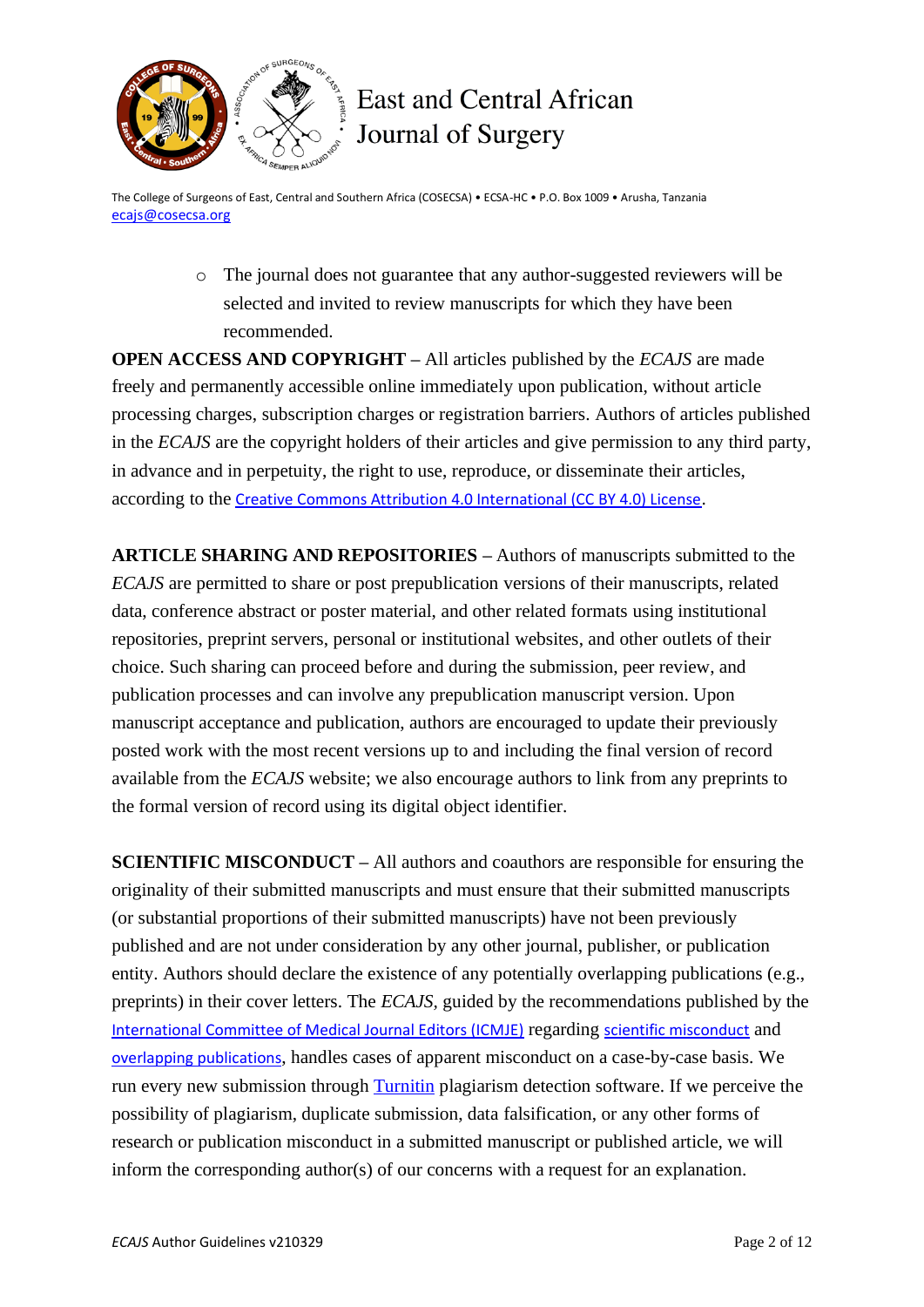Depending on the author's response, our course of action will be guided by the [flowcharts](https://publicationethics.org/guidance/Flowcharts)  devised [by the Committee on Publication Ethics \(COPE\)](https://publicationethics.org/guidance/Flowcharts) and can include informing authorities at the authors' institutions and funding bodies, retracting published articles, and banning authors from future submissions to the *ECAJS*, particularly in cases of severe misconduct or repeat offences.

§§§§§

# **Guidelines for manuscript preparation and submission as well as guidelines for images, graphs, and tables are found in the sections that follow.**

#### **MANUSCRIPT SUBMISSION PROCEDURE**

As of January 2019, all manuscripts must be submitted electronically to the *ECAJS* website, where authors will be required to set up an online account. Questions about manuscript submission or general enquiries can be sent to **[asst\\_editor@cosecsa.org](mailto:asst_editor@cosecsa.org).** 

**PEER REVIEW PROCESS –** Manuscripts submitted for consideration by the *ECAJS* are subject to a double-blind review peer review process (mandatory for submissions of original research, case reports, case series, brief reports, and review articles). After an initial screening stage involving evaluations by members of our editorial team, manuscript approved to proceed to the peer review stage must undergo at least 2 independent reviews, followed by at least 1 recommendation from an editorial board member or associate editor, and a decision confirmed or delegated by the editor-in-chief. We may require multiple rounds of review and author revisions before making a final decision to decline a submission or accept it for publication. Throughout the process, authors and reviewers will remain anonymous to each another until the authors' identities are revealed at the time of publication of an accepted manuscript. A reviewer's identity will not be disclosed without his or her written consent.

• **Time from submission to first decision –** The time from submission to our first decision varies and depends on how quickly we are able to secure 2 independent reviews. Generally, we are able to communicate a first decision within 3 to 4 months of submission. Submitting authors can periodically check the status of their submissions by logging into their dashboard at [https://journal.cosecsa.org/](https://journal.cosecsa.org/index.php/ECAJS/login). We may not reply to status update enquiries for submissions that we have received within 90 days of the enquiry.

#### **NOTES:**

• If you make an error or notice an omission in your online submission, please **DO NOT** start a new submission for the same manuscript. If you realize an error (or that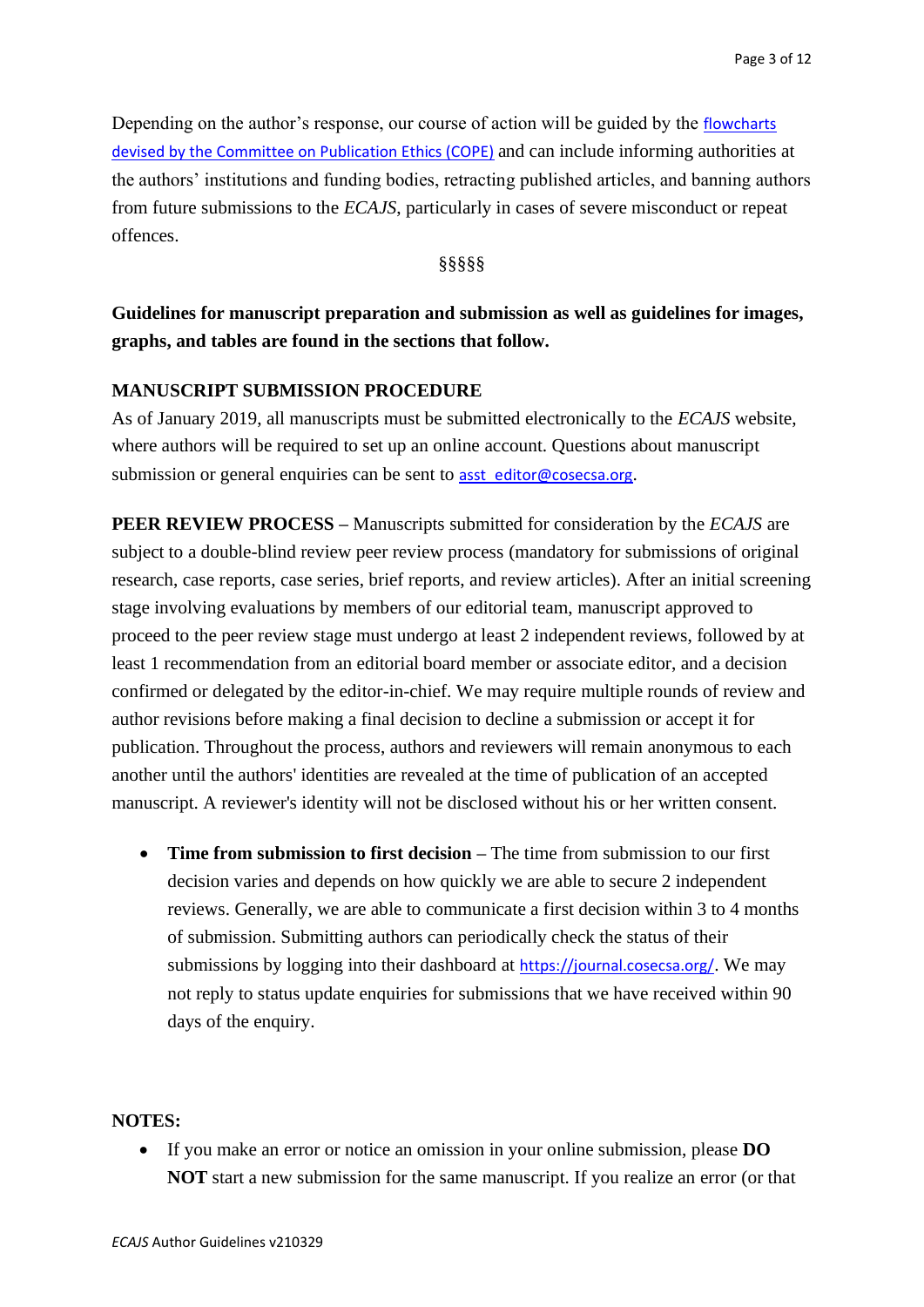you omitted a file) after the submission has been confirmed, please send a notification to [asst\\_editor@cosecsa.org](mailto:asst_editor@cosecsa.org).

• If your submission is incomplete (e.g., you have omitted required component(s) from the *ECAJS* [Submission Preparation Checklist](http://journal.cosecsa.org/public/forms-guidelines/ecajs-submission-checklist-v190115.pdf)), we will not proceed with peer review. After our initial submission screening process, you may receive a notification to complete your submission within 7 days, after which the submission will be rejected if all submission requirements still have not been met. If your manuscript is rejected because you have not submitted all required components, we may allow resubmission of the manuscript after you are able to fulfil all of the submission requirements.

#### **Step 1**

Compile your manuscript files, paying particular attention to the requirements stipulated in these guidelines and the Submission [Preparation Checklist](http://journal.cosecsa.org/public/forms-guidelines/ecajs-submission-checklist-v190115.pdf). After the (1) cover letter (which should be submitted separately as the first file), the submission documents should include the following components, with each beginning on a separate page: (2) title page; (3) abstract and keywords; (4) main text (without author list, tables, figures, acknowledgements); (5) acknowledgements (if any); (6) references (Vancouver style); (7) tables (all tables, including table numbers/titles + legends/captions, in 1 file); (8) list of table numbers/titles + legends/captions (1 file); (9) figures (each submitted as a separate file with number/title + legend/caption and not embedded in the manuscript); (10) list of figure numbers/titles, legends/captions (1 file); (11) Supplementary files (if any).

#### **Step 2**

Create an account or log into your pre-existing account at the *ECAJS* website.

#### **Step 3**

Click the "Make a Submission" button on any page of the *ECAJS* site or click the "New Submission" button within your *ECAJS* Author Dashboard.

#### **Step 4**

Complete all necessary fields and follow prompts within the "Submit an Article" dialogues.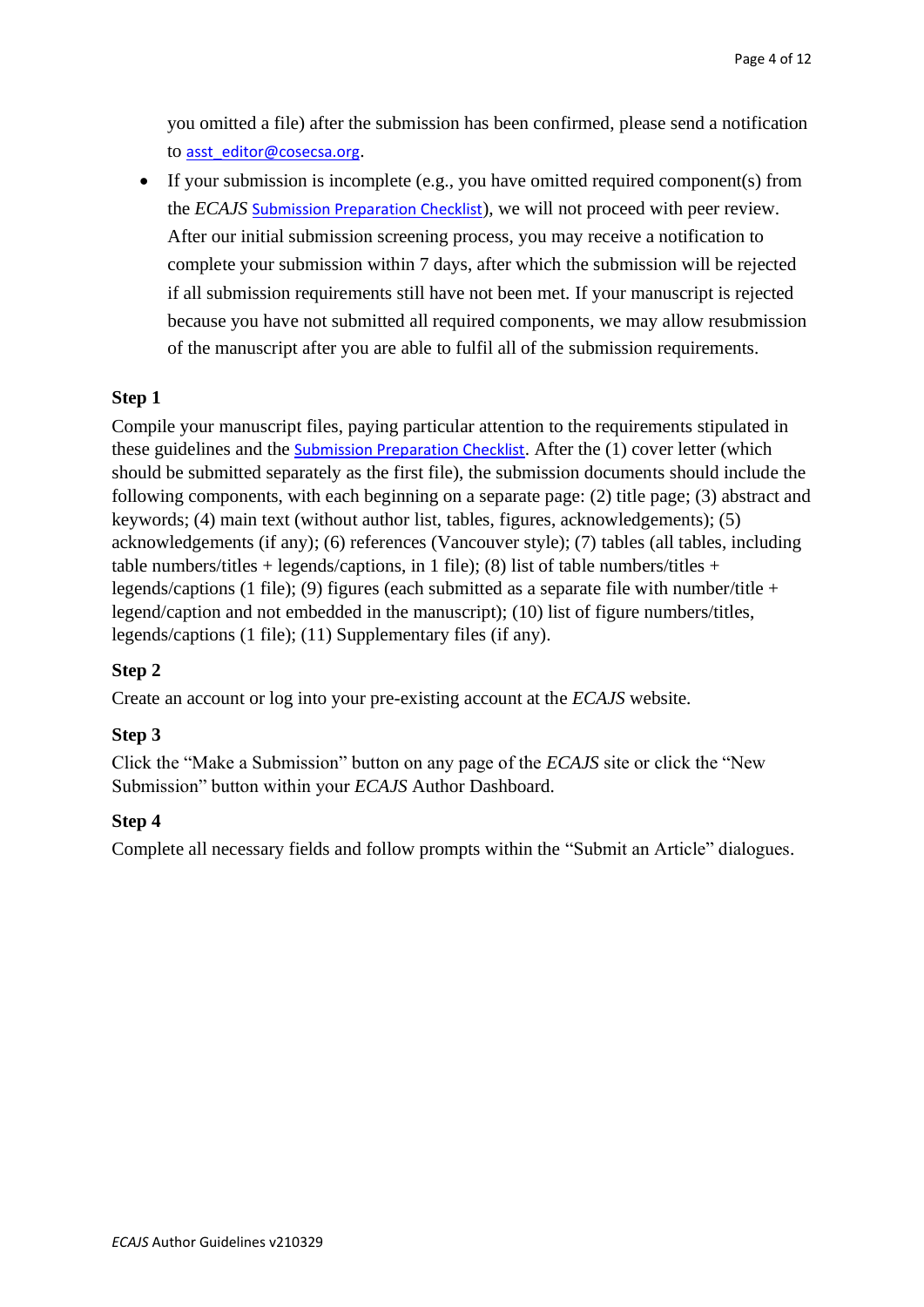#### **PEER-REVIEWED MANUSCRIPTS**

#### **The** *ECAJS* **considers and publishes 7 types of peer-reviewed articles:**

#### **1. SCIENTIFIC MANUSCRIPTS (ORIGINAL RESEARCH)**

- **1.** Original Prospective Studies: These are reports on new investigations or observations, with appropriate experimental designs and statistical analyses, particularly related to the practice of surgery and especially relevant to surgical practice, policy, and discourse in East, Central, and Southern Africa.
- **2.** Original Retrospective Studies: These types of manuscripts provide a critical review of case records, with statistical analyses where appropriate, that will contribute substantial new information to the surgical and public health literature.

#### **Guidelines for Scientific Manuscripts**

#### **Components**:

**1. Cover letter (see instructions above)**

#### **2. Title Page**

The title page should include:

- (1) the full title;
- (2) short running title of up to 55 characters (including spaces);
- (3) the full name of each author with academic degrees, institutional affiliations, and email addresses;
	- sample institutional listing: Department of Surgery, College of Medicine, University of Malawi, Blantyre, Malawi (list each individual component of the institutional affiliation in ascending order of scope/size; if divisions or units (e.g., "Division of Neurosurgery" or "Neurosurgery Unit") are applicable, you may list these first.
- (4) indication of the corresponding author, with his or her full mailing address and phone number (including area and country codes);
- (5) word counts for abstract and main text.

#### **3. Structured Abstract**

Must not exceed 300 words and include the following headings:

- o **Background –** State the reasons or rationale for conducting the study, as well as its main aims.
- o **Methods –** State the study design, setting, patient selection, and laboratory and statistical methods, if applicable.
- o **Results –** State the factual findings and estimates, with statistical significance or confidence intervals. Negative findings should include a power calculation.
- o **Conclusions –** Conclusions should reflect the study's objectives and be supported by the findings.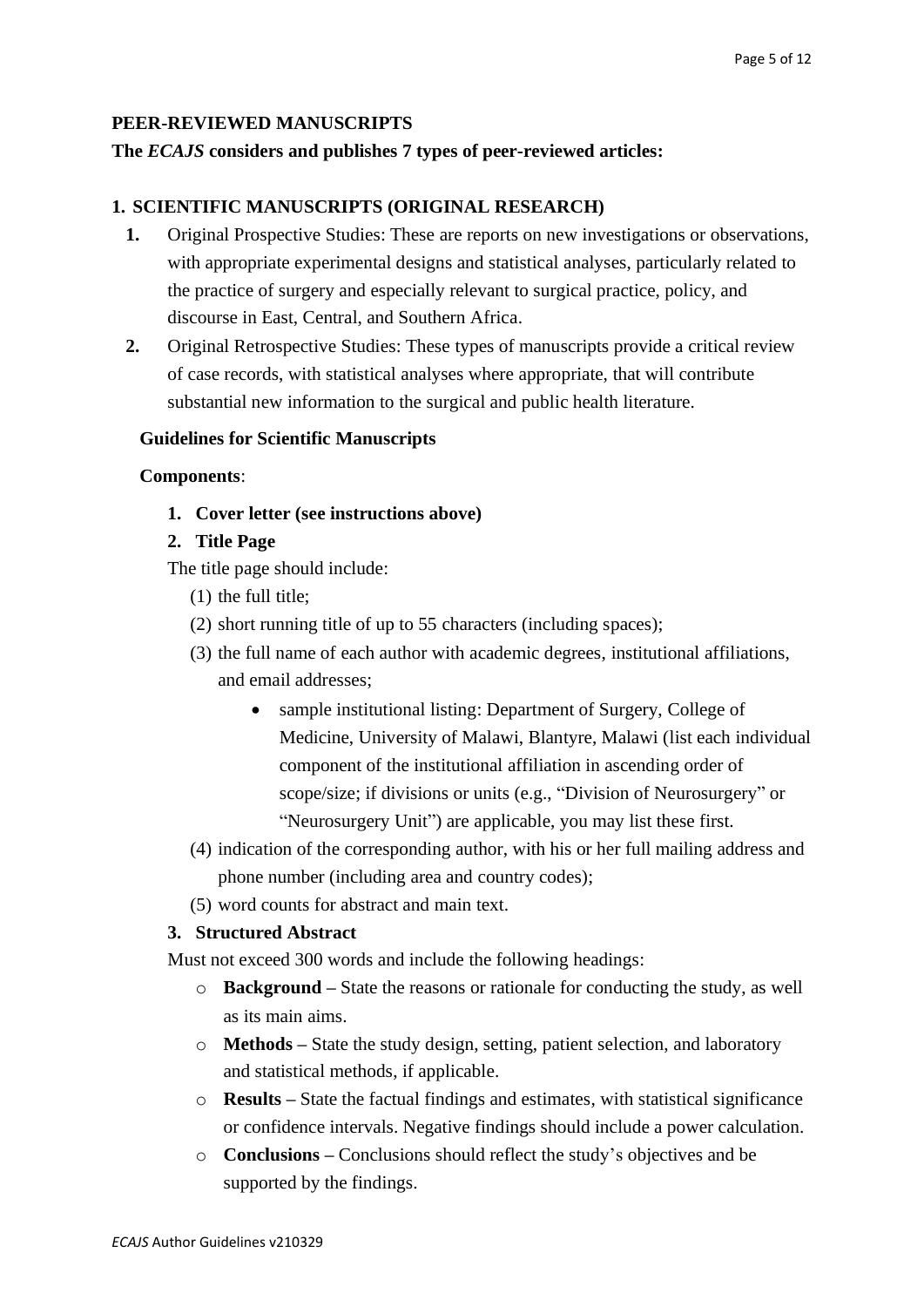**4. Keywords:** Include 3 to 10 keywords (applies to all manuscript types)

# **5. Manuscript Body**

Main text should not exceed 3000 words

Should be blinded (no author names) and have the following headings:

- o **Introduction –** A limited review of the relevant literature leading to the research question, which should present a clear statement of purpose and rationale for the study; does not review the subject extensively and does not include data or conclusions from the work being reported
- o **Methods –** This section should:
	- $\mathbf{u}$  . Describe the study population, setting, materials, and procedures used so that the research could be repeated;
	- Identify equipment and pharmaceuticals with the manufacturer name, city, province/state, and country;
	- $\blacksquare$  Identify precisely all drugs and chemicals used, including generic names, doses, and routes of administration;
	- Describe statistical methods with enough detail to enable a knowledgeable reader with access to the original data to verify the reported results (i.e., the study design and methods, diagnostic criteria, the population or patient samples, laboratory or statistical methods, and—if there are animal or human subjects—ethical clearance)
	- **Present findings with appropriate indicators of measurement error or** uncertainty (such as confidence intervals);
	- $\blacksquare$ Include subheadings from the following options, as appropriate:
		- Study design
		- Study design and setting
		- Study site
		- Study population or participants
		- Inclusion and exclusion criteria
		- Definitions and measures
		- Sample size
		- Sampling technique
		- Data collection
		- Data collection tool
		- Sample collection
		- Sample processing
		- Laboratory methods
		- Data quality assurance
		- Data analysis
		- Statistical analysis
		- Ethical considerations: mention ethical approval and participant informed consent or waiver details whenever applicable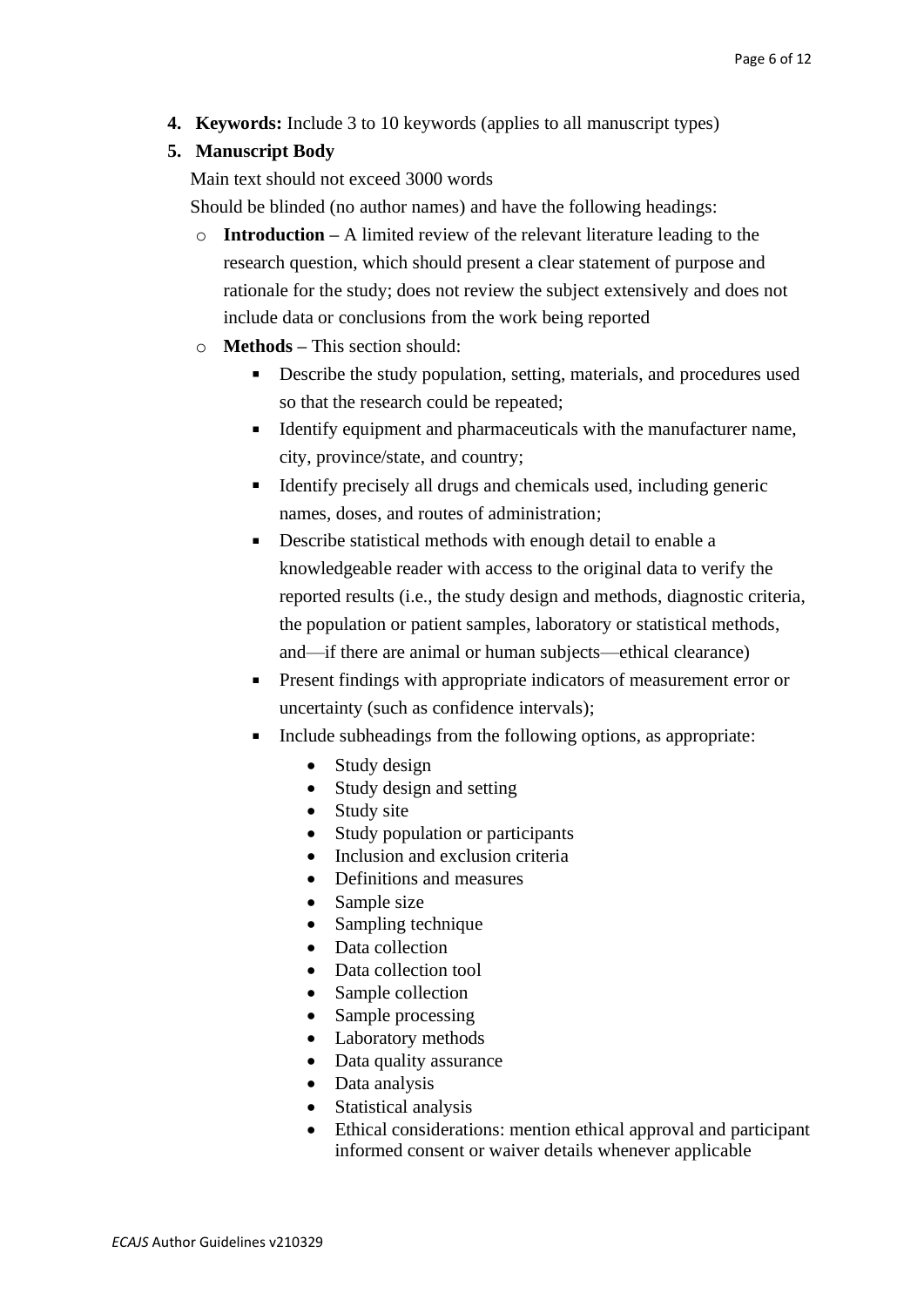- o **Results:** Section presents findings in a logical sequence with tables and figures, as necessary; subheadings will depend on what is reported
- o **Discussion:** Section discusses study findings as an overview (do not simply repeat specific results already mentioned), synthesis and differences with the literature reviewed, level of evidence and future clinical or scientific implications, and *Limitations* (under a separate subheading)
- o **Conclusions:** Conclusions based on study findings; a *Recommendations* subheading may be included at the end of this section, if applicable
- o **Acknowledgements**
- o **References:** The references are to be presented in the Vancouver style ([International Committee of Medical Journal Editors](http://www.icmje.org/recommendations/browse/manuscript-preparation/preparing-for-submission.html#g)) and should include digital object identifiers (DOIs), where applicable. Please refer to our [Reference](http://journal.cosecsa.org/public/forms-guidelines/ref-examples-v180718.pdf)  [Format Guide](http://journal.cosecsa.org/public/forms-guidelines/ref-examples-v180718.pdf). References should be numbered consecutively in the order in which they are first mentioned in the text. Identify references in text, tables, and legends by Arabic numerals in brackets (square or round) or superscript (preferred). The accuracy of references is the responsibility of the authors. References to abstracts and unpublished communications are discouraged.
- o **Images, Graphs, Figures, and Tables, etc**. (if any)—guidelines found below.
- **Observational studies** (**cohort**, **case-control**, or **cross-sectional** designs) must be reported according to the [STROBE statement.](https://www.strobe-statement.org/index.php?id=strobe-home)
- **Clinical trials** (whether phase 1, 2, 3, or 4) must be registered in a primary register that participates in the World Health Organization's (WHO's) International Clinical Trial [Registry Platform](http://www.who.int/ictrp/network/trds/en/) or in [ClinicalTrials.gov](https://clinicaltrials.gov/), as per ICMJE recommendations (see N Engl J [Med 2004;351:1250-1](http://www.nejm.org/doi/full/10.1056/NEJMe048225)). Also encouraged is full public disclosure of the minimum 20 item trial dataset at the time of registration and before recruitment of the first participant (see [Lancet 2006;367:1631](http://www.thelancet.com/journals/lancet/article/PIIS0140-6736(06)68708-4/fulltext)–35).
	- o Reports of clinical trials must conform to [CONSORT 2010 guidelines](http://www.consort-statement.org/consort-2010).

# **2. CASE REPORTS**

One or more cases (up to 4; if  $\geq$  5 cases are described in a single manuscript, follow guidelines for *Brief Report* below) that concern a new or rare condition, or a unique combination of features, that either will contribute substantial new information to the surgical literature or will advance a testable hypothesis. Before including more than 1 case in a single report, authors are encouraged to strongly consider if the same take-home message(s) can be just as well (or even better) conveyed using only 1 of the cases.

#### **Guidelines for** *Case Reports*

• Cover letter must be included (see instructions above); [consent form](http://journal.cosecsa.org/public/forms-guidelines/ecajs-patient-consent-form-v180515.pdf) must accompany submission if patient-identifying information is included in the report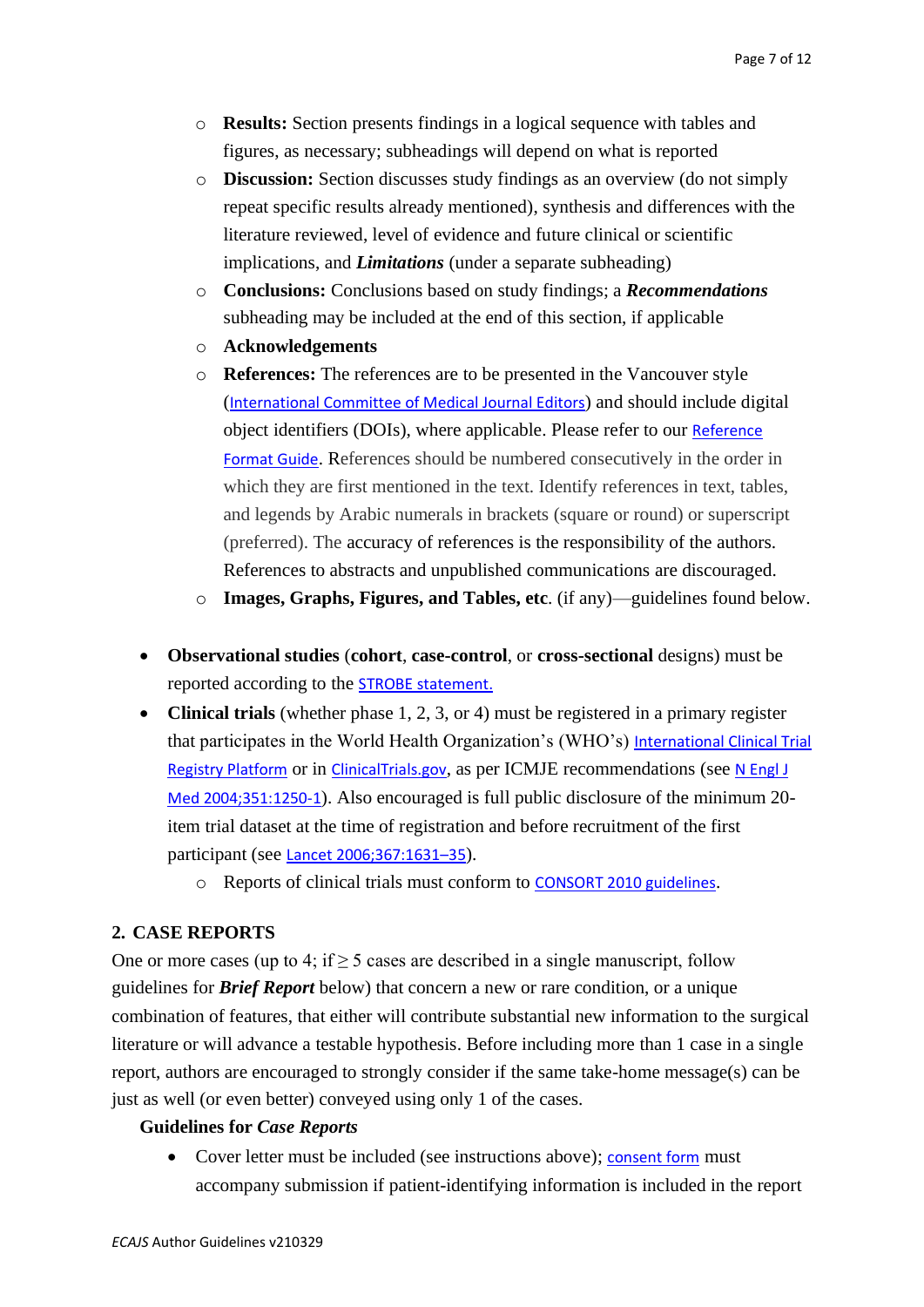- Main text should not exceed 1500 words
- Structure and content should adhere to the [CARE guidelines](https://www.care-statement.org/)
- Sections (or subsections if more than 1 case is included in a single report):
	- o **Abstract:** Should be unstructured and no more than 150 words
	- o **Background:** Should be brief; why is this case important? Why is it worth publishing?
	- o **Case presentation(s):** Include presenting complaints or features, as well as medical, social, and family history, as appropriate; multiple cases (up to 4) of the same disease, disorder, or syndrome are permitted
	- o **Investigations:** If applicable; if multiple cases described in a single report, tabulated investigation data may be useful
	- o **Differential diagnosis:** If applicable; intraoperative images may be included to aid the differential diagnosis discussion; the working diagnosis at the time of management initiation should be mentioned near the end of this section
	- o **Management:** Provide treatment options and detail the course of management decided and undertaken by the management team (and reasons for choosing the procedures or alternative nonsurgical treatment options provided to the patient[s])
	- o **Outcome(s) and follow-up**
	- o **Discussion:** The final diagnosis should be clearly identified at the beginning of this section, followed by a brief review of the literature and similar published cases
	- o **Conclusions:** Learning points or take-home messages
	- o **Acknowledgements**
	- o **References**

#### **3. BRIEF REPORTS**

These are expected to focus mainly on clinical notes and other short subjects, including brief reports of small original studies, clinical audits, and case series involving 5 or more patients.

#### **Guidelines for** *Brief Reports*

- Cover letter must be included (see instructions above); [consent form](http://journal.cosecsa.org/public/forms-guidelines/ecajs-patient-consent-form-v180515.pdf) must accompany submission if patient-identifying information is included in the report
- Include an unstructured abstract, not exceeding 100 words, that briefly states the purpose, methods, results, and principal conclusion(s) of the reported work or study
- Limit the main text to 1500 words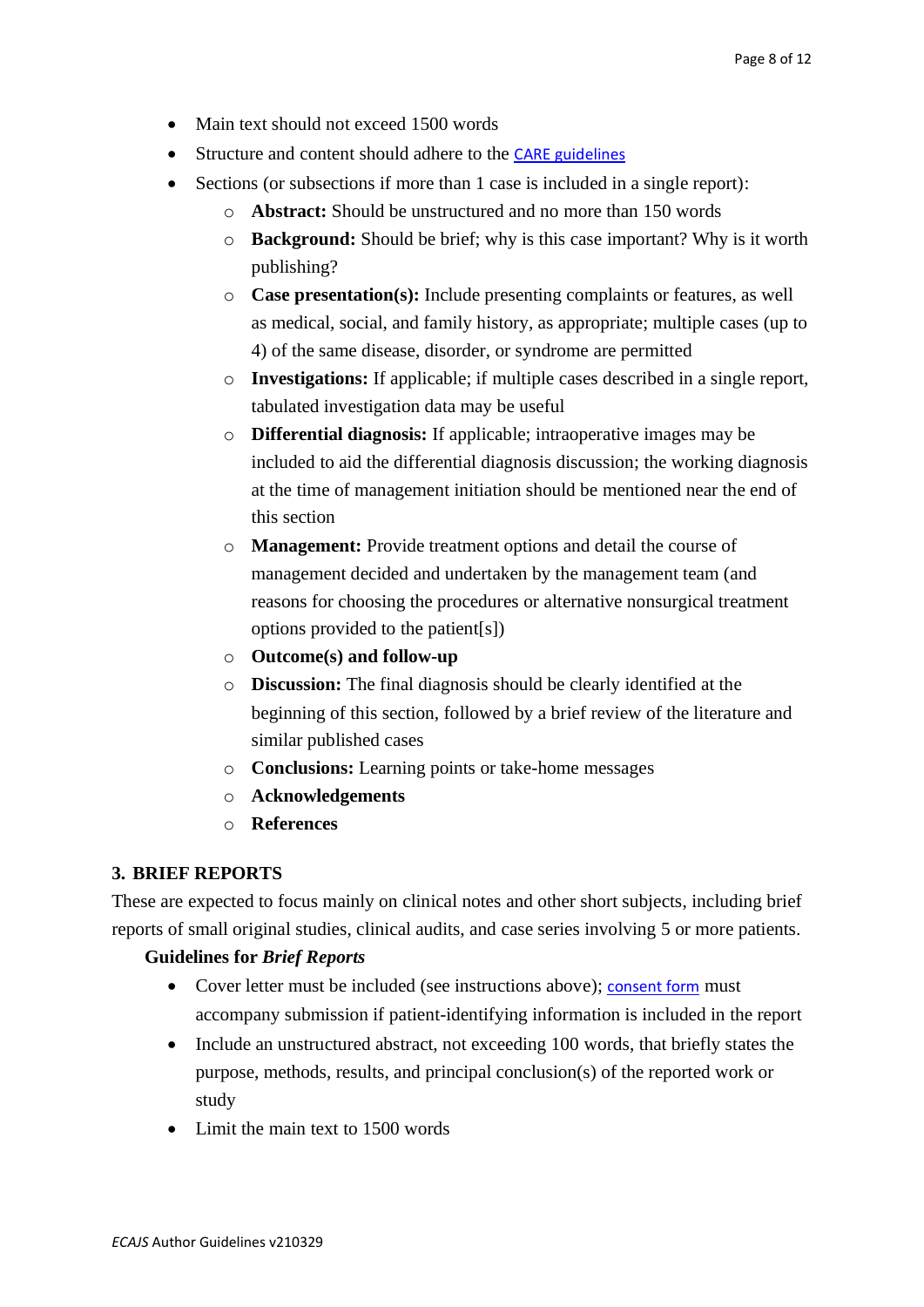- Headings and subheadings are not required; however, depending on what is being reported, use the guidelines for *Original Research* and *Case Reports,* above, to guide headings and subheadings
- Include acknowledgements and no more than 20 references
- There should be no more than 3 figures or tables

# **4. REVIEW ARTICLES**

These are usually commissioned, but unsolicited reviews are welcome upon prior consultation with the *ECAJS* editors ([ecajs@cosecsa.org](mailto:ecajs@cosecsa.org)). A review article should be comprehensive and critical or analytical, or tutorial, in nature, to provide practitioners with reliable facts and conclusions without their having to search the literature for themselves. Otherwise, reviews should inform researchers where a field stands and in which directions research should go. Unpublished data should not be included in a review paper. A review article that simply documents the published literature is of limited value. Submissions of systematic reviews, meta-analyses, or narrative reviews may be considered.

### **Guidelines for** *Review* **Articles**

- Cover letter should be included (see instructions above)
- Main text should not exceed 3000 words
- Abstract, section heading, figure/table, and reference guidelines are the same as those listed under *Original Research* (above), as applicable
- **Systematic Reviews and Meta-analyses** must be reported according to **PRISMA** [guidelines](http://www.prisma-statement.org/)

# **5. PERSPECTIVES**

These cover important and topical subjects related to surgical practice, policy, and global surgery, especially as relevant to the COSECSA region, written in a style that is concise, scholarly, but accessible even to non-experts.

#### **Guidelines for** *Perspective* **Articles**

- Cover letter should be included (see instructions above)
- **Abstract:** Should be unstructured and no more than 150 words
- Main text should not exceed 1500 words
- There should be no more than 1 figure or table
- Maximum of 10 references
- *Perspectives* may or may not be sent for external peer review but will always be subject to thorough appraisal by *ECAJS* editors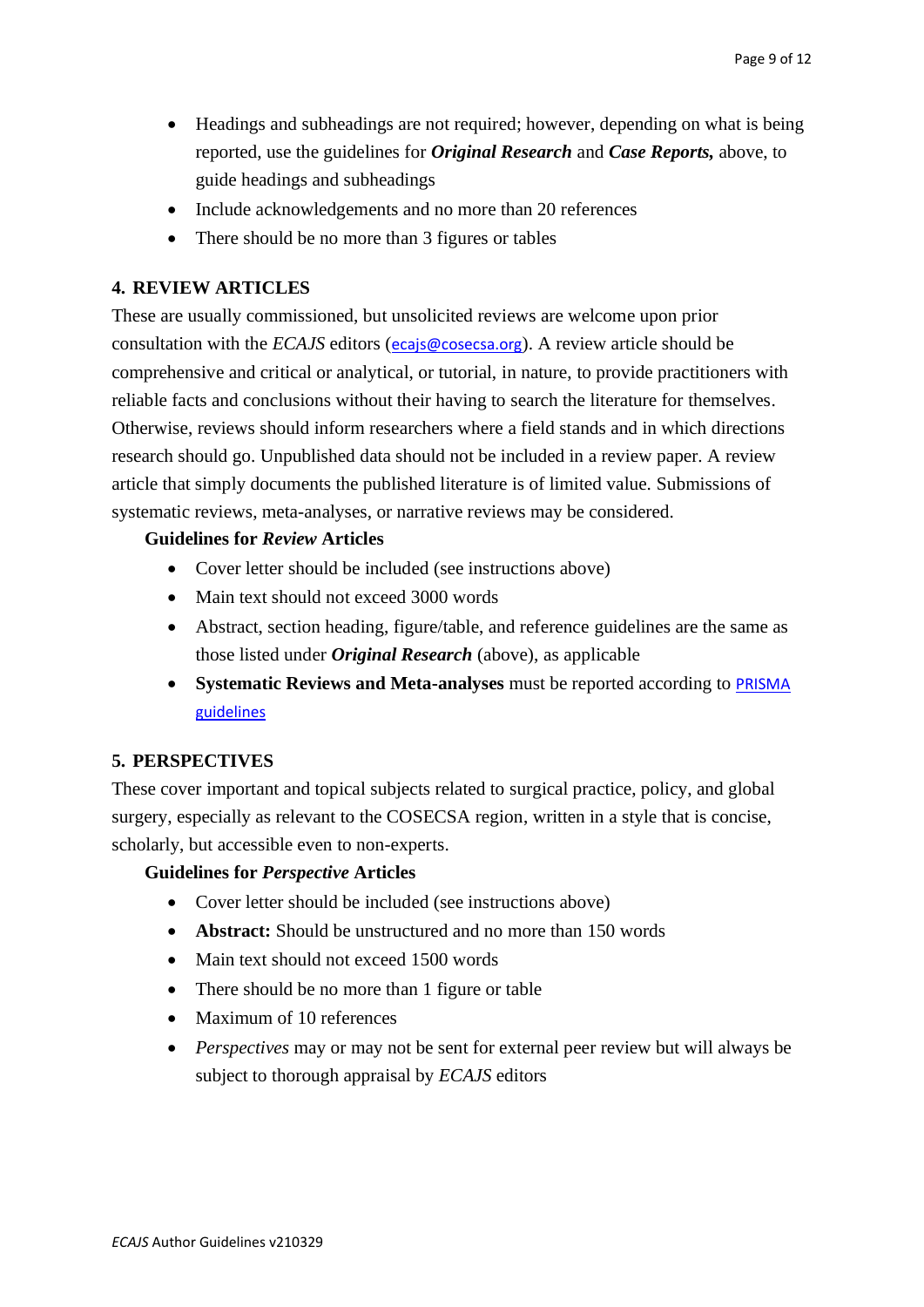# **6. LETTERS TO THE EDITOR**

These should discuss or comment on novel cases, other topics of current interest to the surgical science and healthcare communities, or (especially encouraged) recently published *ECAJS* articles.

#### **Guidelines for** *Letters to the Editor*

- Cover letter should be included (see instructions above)
- No abstract or summary
- Main text should not exceed 500 words
- There should be no more than 1 figure or table
- Maximum of 5 references
- *Letters* may or may not be sent for external peer review but will always be subject to thorough appraisal by *ECAJS* editors

# **7. LESSONS AND LECTURES IN SURGERY AND RESEARCH**

These provide didactic or informative material for surgical practitioners, trainees, and researchers; submissions especially relevant to the COSECSA region will be most strongly considered.

#### **Guidelines for** *Lessons & Lectures (L&L)* **Articles**

- Cover letter should be included (see instructions above)
- Include an unstructured summary, not exceeding 100 words, that briefly states the material covered
- Main text should not exceed 3000 words
- There should be no more than 10 figures or tables
- Final section of the main text (before Acknowledgements, if applicable) should be **Take-home messages** and include 3 to 5 bullet points that summarise the most important points conveyed in the lecture
- Maximum of 20 references
- Rahima Dawood Memorial Lectures are included under this category and are published annually exactly as presented at COSECSA Annual Scientific Meetings
- Presubmission enquiries (to  $ecais@cosecsa.org$ ) are strongly recommended for *L&Ls* that have not been commissioned by an *ECAJS* editor.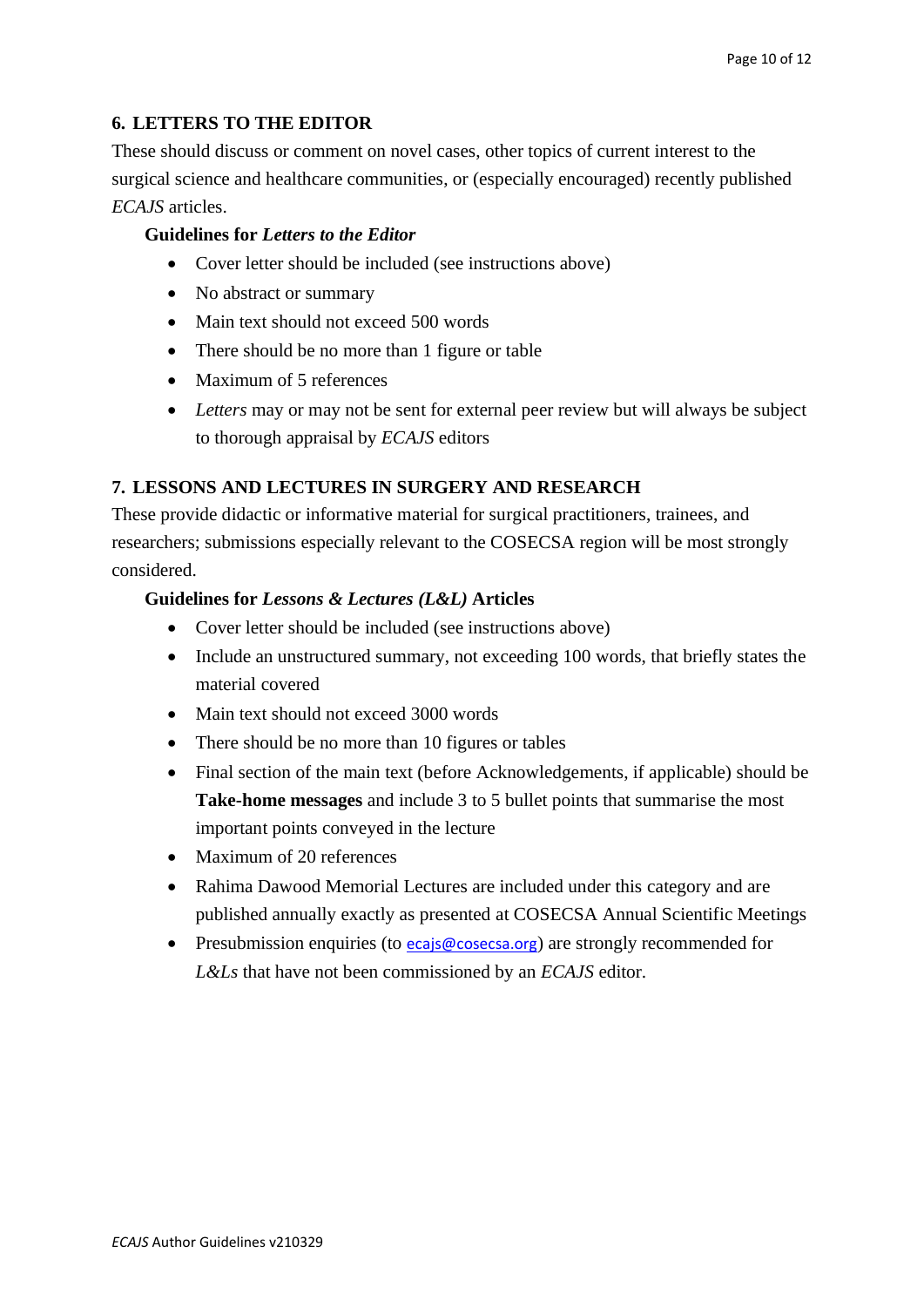# **MINIMUM REQUIREMENTS FOR IMAGES, GRAPHS, FIGURES, AND TABLES**

## **Images/Photos**

- Images should be submitted as high-resolution figure files and not be embedded in the manuscript. Images may be in colour or black-and-white. Credit for any previously published illustration must be given in the corresponding legend, and permission from the copyright holder must be obtained by the authors and submitted with the manuscript.
- Each image should have a figure legend, uploaded among the submission files, as summarized above.
- Text and labels should be selectable or editable OR please provide 2 copies of each figure: 1 with text and 1 without text
- Where applicable, the authors should submit graphs and charts with accompanying Microsoft Excel data
- Images should **not** be submitted in Microsoft Word. Acceptable file formats include:
	- o TIFF (.TIF), Tag Image File Format;
	- o EPS (.EPS), Encapsulated Postscript File;
	- o JPEG (.JPG), Joint Photographic Experts Group;
	- o PDF (.PDF), Portable Document Format;
	- o PNG (.PNG), Portable Network Graphics.
- File requirements and formats include the following:
	- Colour and grayscale images files must be scanned in at least the same size as the size they are intended to be displayed. Example: *Image size is 900 pixels wide by 600 pixels in height, and the resolution is 300 dpi (dots per inch)* at 8 bit.
		- o *Pixel dimension / resolution = physical width*
		- o *900 pixels / 300 dpi = 3 inches physical width*
		- o *600 pixels / 300 dpi = 2 inches physical height*
		- o *Intended Display Size = 3 x 2 inches.*
	- Image resolution must be minimum 300 dpi.
	- Save each image as a separate file and do not include any extra text (*i.e.*, image captions), with filenames identifying each component (e.g., fig-1.png, fig-2a.png, fig-2b.png, etc.).
	- Line art (black-and-white) should be scanned at 1200 dpi at 1 bit.
	- All files must be cross-platform compatible.

#### **Tables**

• Tables must be submitted in Microsoft Excel or Word table format and not as images. They should appear at the end of the manuscript and not be embedded throughout the text. Each table should have a table number and title, and all symbols and abbreviations should be explained in a table legend. Tables should not duplicate